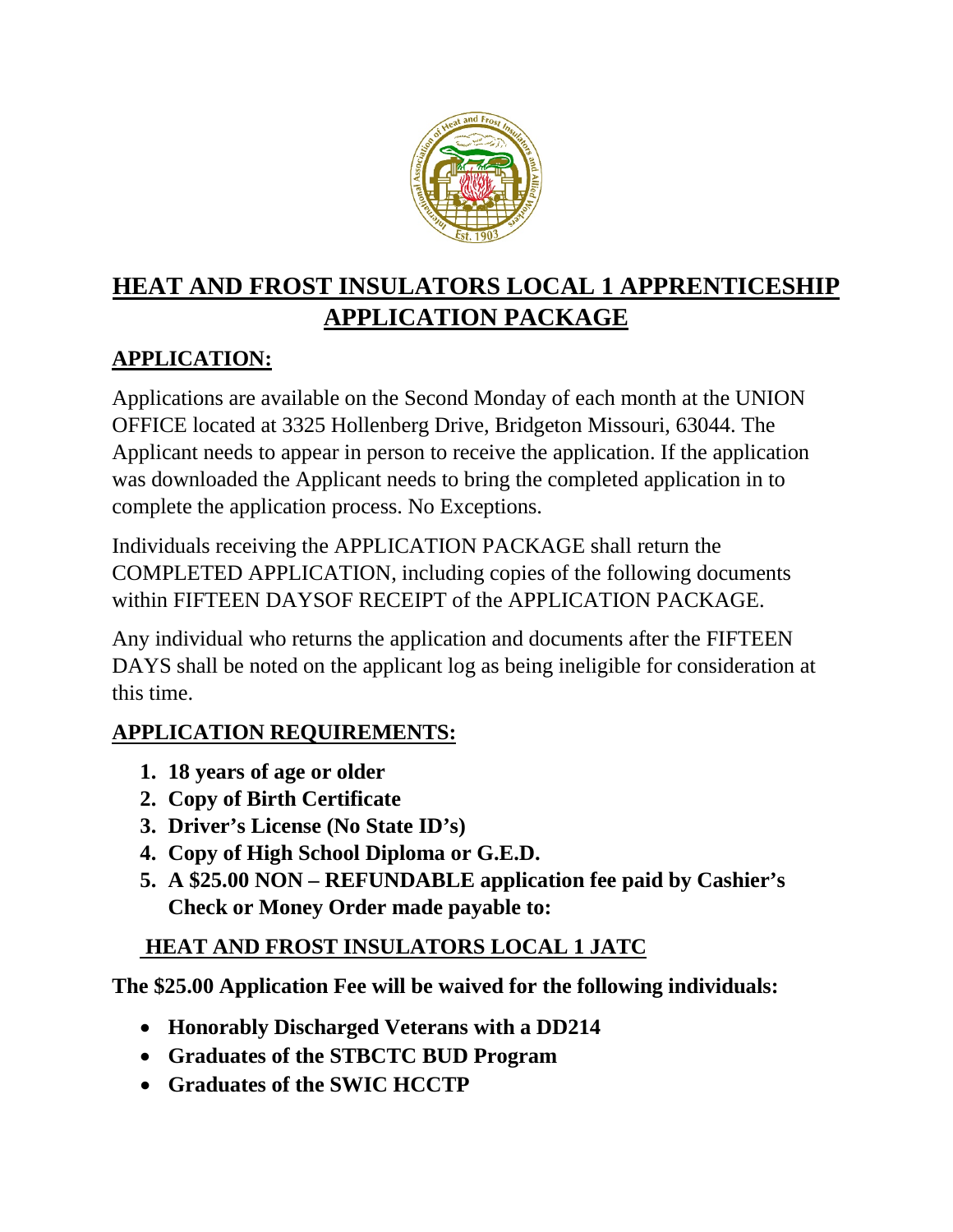#### *<sup>U</sup>***APPLICATION PROCESS:**

- Applicants will be notified at a later date to be determined by the JATC regarding assessment testing. The assessment test will consist of addition, subtraction, multiplication and division of whole numbers, fractions decimals, converting fractions to decimals, decimals to fractions and word problem solving.
- Applicants who do not meet or exceed the minimum passing score of 70% will be removed from the pool of Applicants.
- Applicants who meet or exceed the minimum score of 70% will be placed on a list of Eligible Applicants.
- Eligible Applicants will be notified when the JATC determines there is a need to accept Apprentices into the program for WORK KEYS ACT testing and interviews.
- Applicants selected after the interview process will be accepted into the Apprenticeship Program.
- All other Eligible Applicants shall remain on the Eligible List for a 2-year period.

#### *<sup>U</sup>***DRUG TESTING WILL BE CONDUCTED PRIOR TO FINAL ACCEPTANCE**

### *<sup>U</sup>***WORK DESCRIPTION:**

Heat and Frost Insulators enhance internal environments to sustain optimal temperatures and make them safer for people and equipment. We insulate many items, including mechanical systems, hot and cold piping, ducts, boilers and breechings. Our work requires math knowledge and aptitude.

In addition, our work requires the ability to work off ladders or scaffolding and in hot and cold conditions. Our jurisdiction covers 72 Counties in Missouri and Illinois our contractors work demands may require travel as far as 150 miles from St. Louis, Missouri.